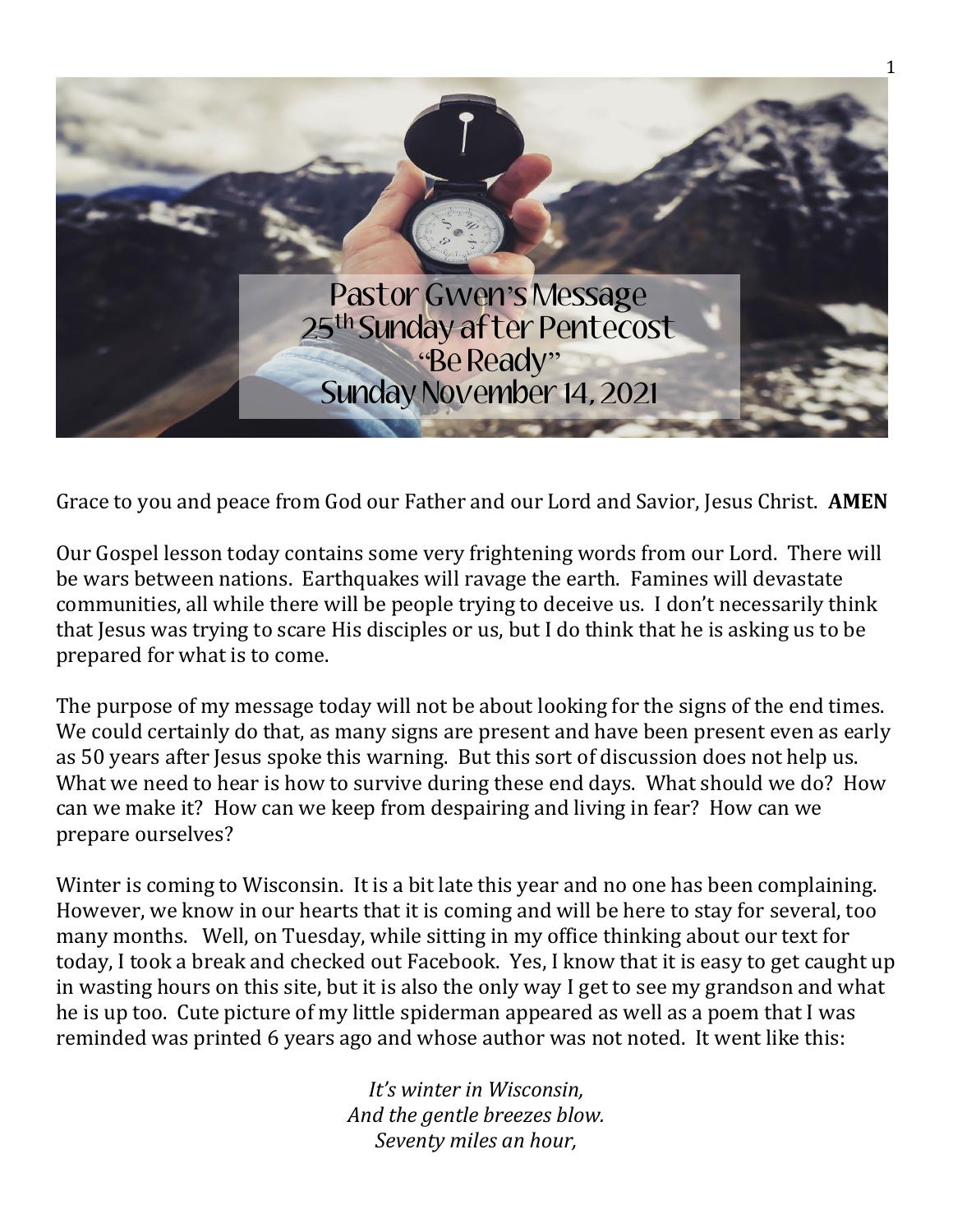*At thirty-five below.*

*Oh, how I love Wisconsin, When the snow's up to your butt. You take a breath of winter air And your nose gets frozen shut.*

*Yes, the weather here is wonderful, So, I guess I'll hang around, I could never leave Wisconsin, 'Cause I'm frozen to the ground.*

All kidding aside, we know that winter is coming and there is nothing we can do to change it, other than accept it and prepare for it. For several weeks now I have been bugging Rodney to get the yard picked up and ready for winter. The last two or three days he has worked picking up stuff and getting ready. Thanks, dear! You might make it off my "s" list if you keep that up.

I cleaned out the car so that I could get my seat repaired from the leaky battery and while I was at it, I got my winter survival kit ready. I put in a bottle of water, candy bar, boots, extra gloves, a blanket. You know those drills and you probably have routines of your own as winter approaches. Batten down the hatches and rather be safe than sorry.

Our Gospel reading today is also telling us that a blizzard is coming, and we better pack a survival kit, or we will be in big, big trouble. Mark gives us an idea of what we need to be prepared.

First, we will need binoculars. Hugh!!!! We will need them to watch what is going on. Jesus said to watch that no one deceives you. In fact, throughout all of Scripture to "watch" is a familiar command. We need to see what is going on around us, so we don't get too comfortable being led astray. For when we shut our eyes to the sin around us it is easy to be led astray. We must be alert to the fact that some will try to separate us from the love of God in Christ Jesus. So, we must be on the lookout for those who try to deceive us.

There are many examples of even smart, in the know people, that have deceived us:

- Frank Knox, US Secretary of the Navy, on Dec 4, 1941, said, "Whatever happens, the US Navy is not going to be caught napping."
- Economist Irving Fisher on October 16. 1929 said, "Stocks have reached what looks like a permanently high plateau."
- Thomas Watson, IBM chairman in 1943 said, "I think there is a world market for maybe five computers."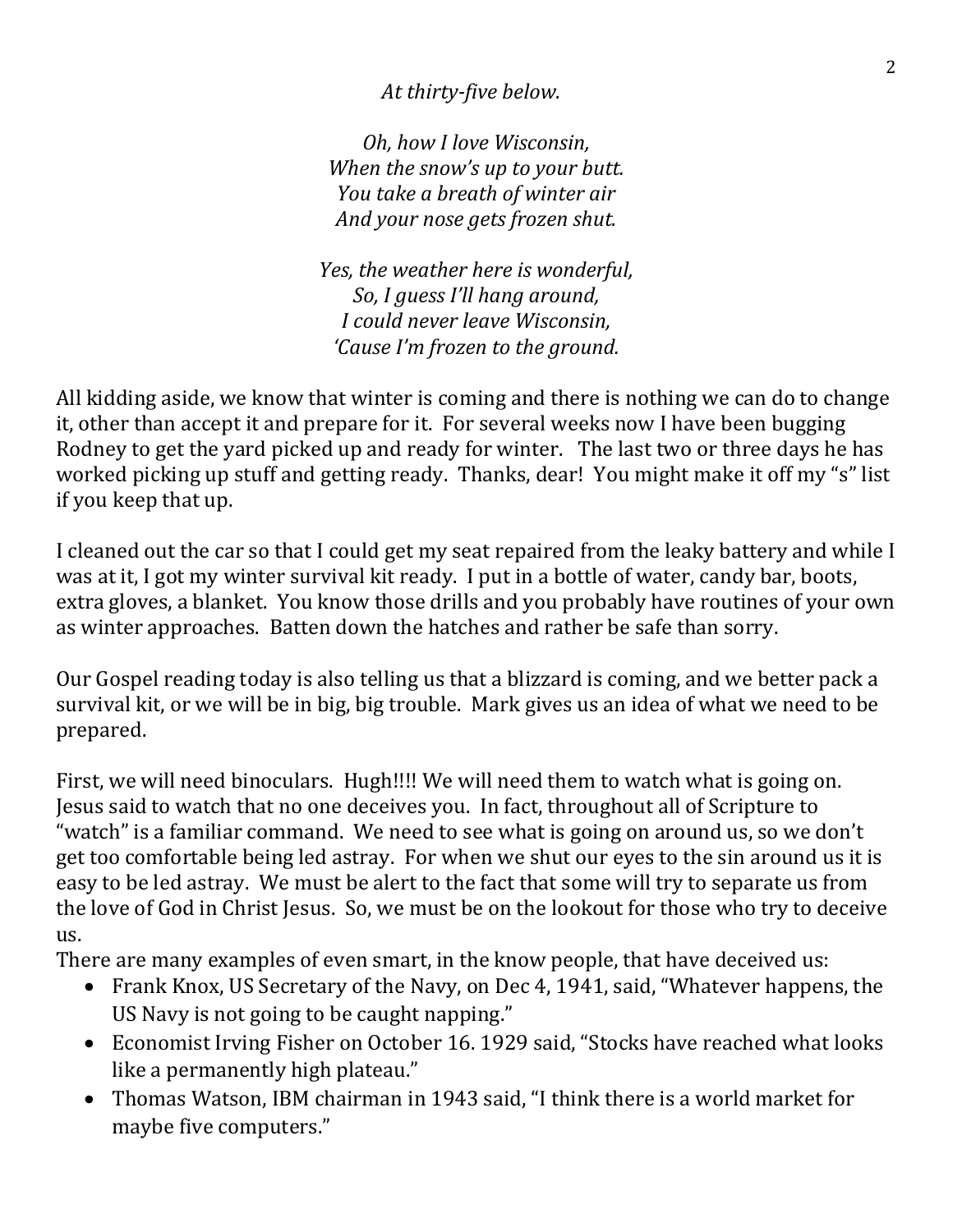• Decca Records, rejecting a request for a recording contract with a group called the Beatles in 1962 said, "We don't like their sound. Groups of guitars are on the way out."

How wrong all those folks were. Trying to predict the future is sometimes like life without water or Easter without Good Friday. Impossible. So, I think it pays to be alert.

What does it practically mean to be alert? To not sleep through sermons. To watch the news at night and take notes? To read about corruption in the world. We must continue to listen to what God is telling us through His Word made flesh Jesus. We must do as we heard on Reformation Sunday, follow Scripture. Sola Scriptura. We are made free to be drenched in the word of God and see or watch all things through that filter.

The second piece of our survival kit is a passport and a world atlas. We must be available to go across borders or boundaries to share the good news of the Gospel, so we need our passport. The enemy will try to steal our passports so we must stay home with our love of God locked away. After all our goal is not too simple survive but rather to share that love, the same love God showed us in the life, death, and resurrection of Jesus. He would not want us to hunker down in some bomb shelter and ride out the end-times storms.

We have a mission and that is to share Jesus with the world. And so, we need a map on how to get there. If not an atlas, at least Google maps and a GPS. I read last week that there are over 7.9 billion people on this planet in 2021 but only about 2.54 billion people have heard and believe in the Gospel of Jesus Christ. So only around a third of the people in the world confess Jesus as their personal Lord and Savior. So, the other 70 some percent are somewhere in the world in which we live. That leaves us a lot of work left to do.

Thirdly, we need to have a cell phone. How many of you have them? Yup, just about everyone. By the way, it is also something good to have in Wisconsin winters, although the reception here isn't always good. We need these phones to connect us in times of trouble. We need a phone to be able to listen to the prompting of God's Spirit instead of listening to the fear and worry within us.

There will be moments in life when it looks like everything is crashing down on you. Maybe you've already had one of those moments. We need that cell phone so that God's Spirit can speak to us though our friends and fellow believers. We call out for help when those bad things happen, and we ask for help. And anyway, who says that God does not have the latest greatest smart phone?

The fourth thing we need in our survival kit is a Bible. We need to stand firm in the Word. Even though we may be looked down on because of our faith in Jesus by some of those 5.4